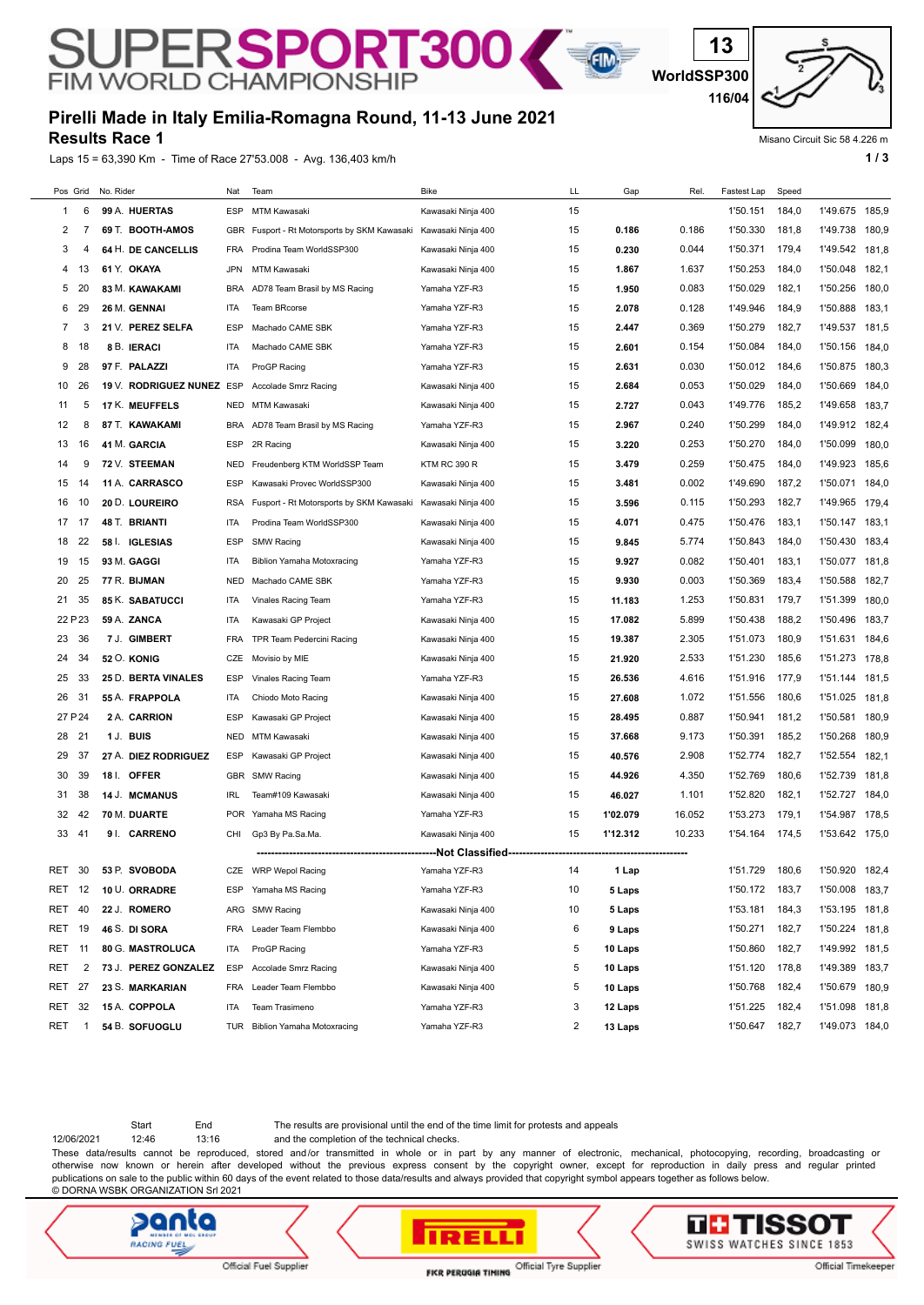**WorldSSP300 116/04**

**13**

## **Results Race 1 Pirelli Made in Italy Emilia-Romagna Round, 11-13 June 2021**

SUPERSPORT30

Misano Circuit Sic 58 4.226 m

**2 / 3**

| AIR          | Humidity:         | 44%                | Temp: | $28^{\circ}$ C |       |
|--------------|-------------------|--------------------|-------|----------------|-------|
| <b>TRACK</b> | Condition:        | Dry                | Temp: | $46^{\circ}$ C |       |
|              |                   |                    |       |                |       |
|              |                   |                    |       |                |       |
|              |                   |                    |       |                |       |
|              |                   | <b>LAP LEADERS</b> |       |                |       |
| Rider<br>No. |                   | From               | To    | Laps           | Total |
|              |                   |                    |       |                |       |
| 64           | H. DE CANCELLIS   |                    | 1     | 1              |       |
| 69           | T. BOOTH-AMOS     | $\overline{2}$     | 3     | $\overline{2}$ |       |
| 99           | A. HUERTAS        | 4                  | 4     | 1              |       |
| 17           | K. MEUFFELS       | 5                  | 5     | 1              | 1     |
| 99           | A. HUERTAS        | 6                  | 6     |                |       |
| 64           | H. DE CANCELLIS   | $\overline{7}$     | 7     |                |       |
| 99           | A. HUERTAS        | 8                  | 8     |                |       |
| 64           | H. DE CANCELLIS   | 9                  | 10    | $\overline{2}$ |       |
| 72           | V. STEEMAN        | 11                 | 11    | 1              | 1     |
| 69<br>Т.     | <b>BOOTH-AMOS</b> | 12                 | 13    | $\overline{2}$ | 4     |

**64** H. **DE CANCELLIS** 14 14 14 15<br>**99 A. HUERTAS** 15 15 1 14 4 **99** A. HUERTAS 15 15 15

| Records<br>Pole (SP)<br>Race (RC) |                                                | 137,08 Km/h    | 2021<br>2019   | <b>B.Sofuoglu</b><br>G.Hendra Pratama | 1'49.073 | 139,48 Km/h<br>1'50.981 |
|-----------------------------------|------------------------------------------------|----------------|----------------|---------------------------------------|----------|-------------------------|
|                                   |                                                | All Times (SP) | 2021           | <b>B.Sofuoglu</b>                     | 1'49.073 | 139,48 Km/h             |
|                                   | Race Fastest Lap                               | (New Record)   | Lap 7          | A.Carrasco                            | 1'49.690 | 138,70 Km/h             |
| 69<br>64<br>99                    | T. BOOTH-AMOS<br>H. DE CANCELLIS<br>A. HUERTAS |                | 19<br>5<br>5   | <b>V. STEEMAN</b><br>72               |          | 1                       |
| 1                                 | J. BUIS                                        |                | $\overline{2}$ |                                       |          |                         |
| 10                                | <b>U. ORRADRE</b>                              |                | $\overline{2}$ |                                       |          |                         |
| 17                                | K. MEUFFELS                                    |                | 1              |                                       |          |                         |
| 61                                | Y. OKAYA                                       |                | 1              |                                       |          |                         |

EM

12/06/2021 12:46 13:16 and the completion of the technical checks. Start End The results are provisional until the end of the time limit for protests and appeals

These data/results cannot be reproduced, stored and/or transmitted in whole or in part by any manner of electronic, mechanical, photocopying, recording, broadcasting or otherwise now known or herein after developed without the previous express consent by the copyright owner, except for reproduction in daily press and regular printed publications on sale to the public within 60 days of the event related to those data/results and always provided that copyright symbol appears together as follows below. © DORNA WSBK ORGANIZATION Srl 2021